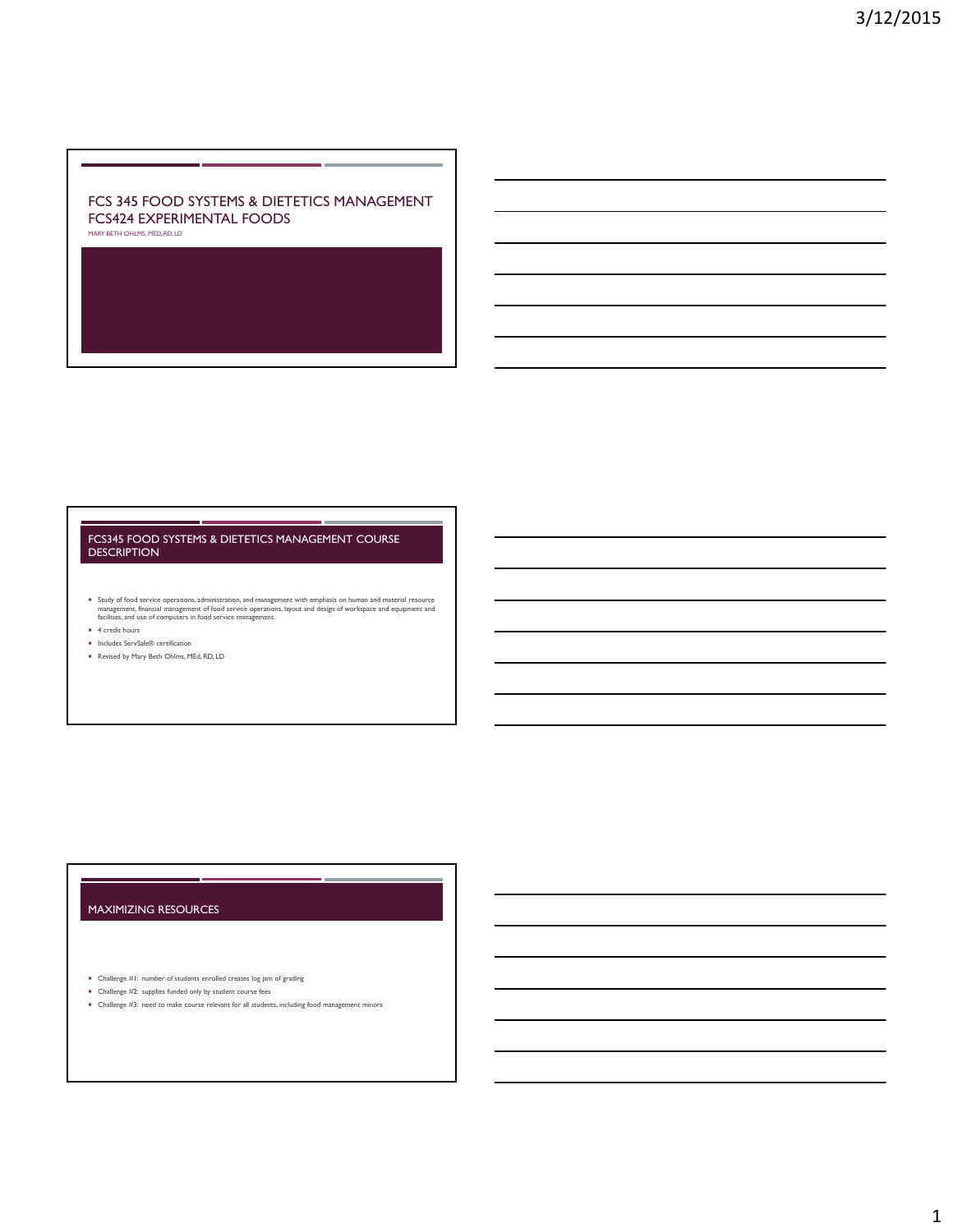#### CHALLENGE #1-NUMBER OF STUDENTS ENROLLED CREATES LOG JAM OF GRADING

- Course assignments included: writing job specification and description, inservice design and delivery, equipment comparison; facility layout and design, and creation/implementation of marketing plan
- **Typical enrollment is 24-30 students**
- No funding for additional section
- No time in instructor's schedule for additional section

#### SOLUTION #1

- Marketing Plan/Implementation of NNM® shared with another course; create plan in FCS345, implement and<br>evaluate in FCS318 Community/Public Health Nutrition Throughout the Lifecycle II
- Students are not creating two separate projects for two classes
- Students not enrolled in FCS318 plan, implement and evaluate Monotony Breaker in cooperation with campus<br>Dining
- Flipped Facility Layout and Design Assignment-great student responses and results!

# CHALLENGE #2-LIMITED BUDGET FOR SUPPLIES

 No additional university or department funds available for lab food and supplies With n=24 (average class size), course fees total \$600 (\$25 per student)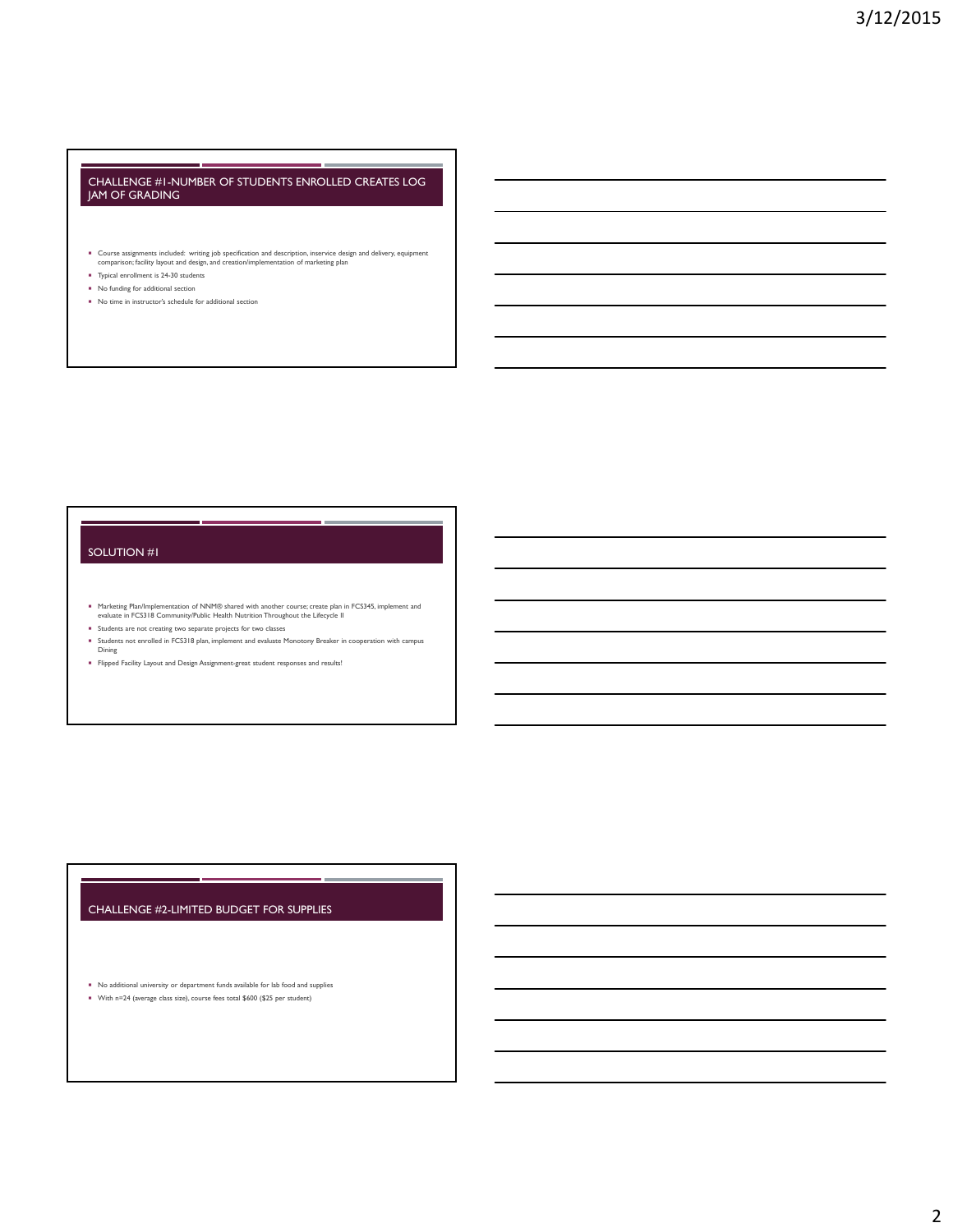## SOLUTION #2

- By combining assignments with FCS318, budget for NNM® essentially doubled
- By partnering with campus dining contractor, dollars are maximized
- $\bullet$  Student course fees used to purchase decorations, print and distribute flyers, etc. Campus dining budget pays for all food and labor for the special menu
- Win-Win!

## CHALLENGE #3-RELEVANCE FOR ALL STUDENTS

 Dietetics students have diverse interests-clinical, management, community, public health, prevention  $\blacksquare$  In addition to dietetics students, course is also required for food management minor students

# SOLUTION #3

- By combining assignments, students are able to develop a marketing plan based on a proposed nutrition education program
- By partnering with campus dining, students have a real life experience working with a food service professional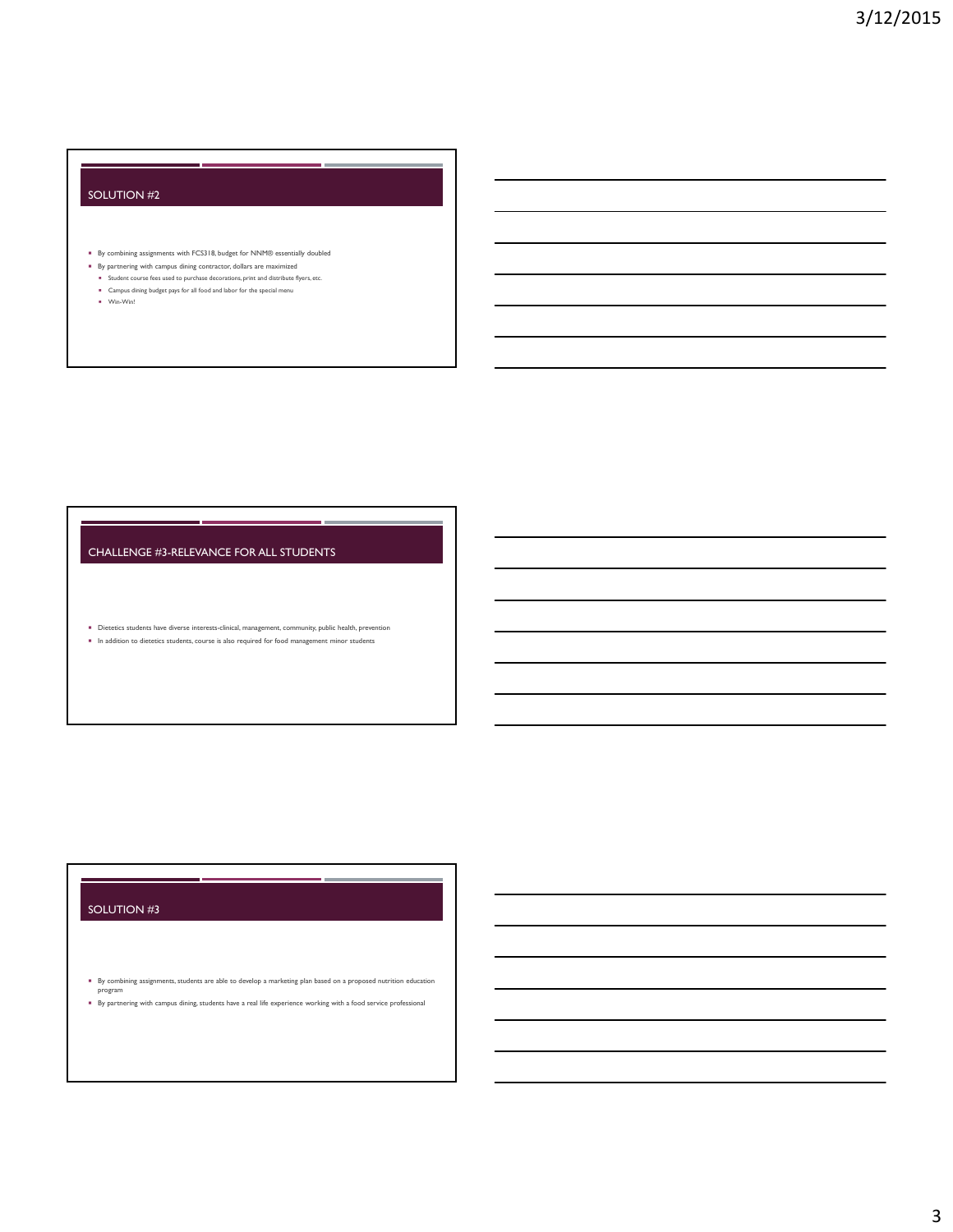#### COURSE DESCRIPTION

- Introduction to research and scientific methods of problem solving in the area of foods. Emphasis on student-<br>directed projects and experiments utilizing research and development techniques, including oral and written<br>comm
- Designated as Writing Intensive (Students must take 2 writing intensive courses: one at the 200 level or above and one at 300 level or above as part of the general education curriculum.)
- $4$  credit hours
- Designed and taught by Dr. Cheryl Houston, PhD, RD, LD, CFCS, FAND; Mary Beth Ohlms, MEd, RD, LD has assisted instructor by facilitating food laboratory work

### WRITING INTENSIVE REQUIREMENTS

- At least 5,000 prose words total writing for the course (about 12-14 pages)
- At least 2,500 of the 5.000 prose words high stakes writing
- Total written assignments must represent at least 30% of the grade
- **Recursive writing used for at least one assignment**

Fontbonne University (2013). *Culture and the common good: A liberal arts education at Fontbonne University,* p. 13.<br>Retrieved from http://www.fontbonne.edu/upload/Culture%20and%20the%20Common%20Good%20.pdf

## MAXIMIZING RESOURCES

- Challenge #1: number of students enrolled exceeded capacity of food lab
- Challenge #2: supplies funded only by student course fees
- Challenge #3: need to meet criteria for writing intensive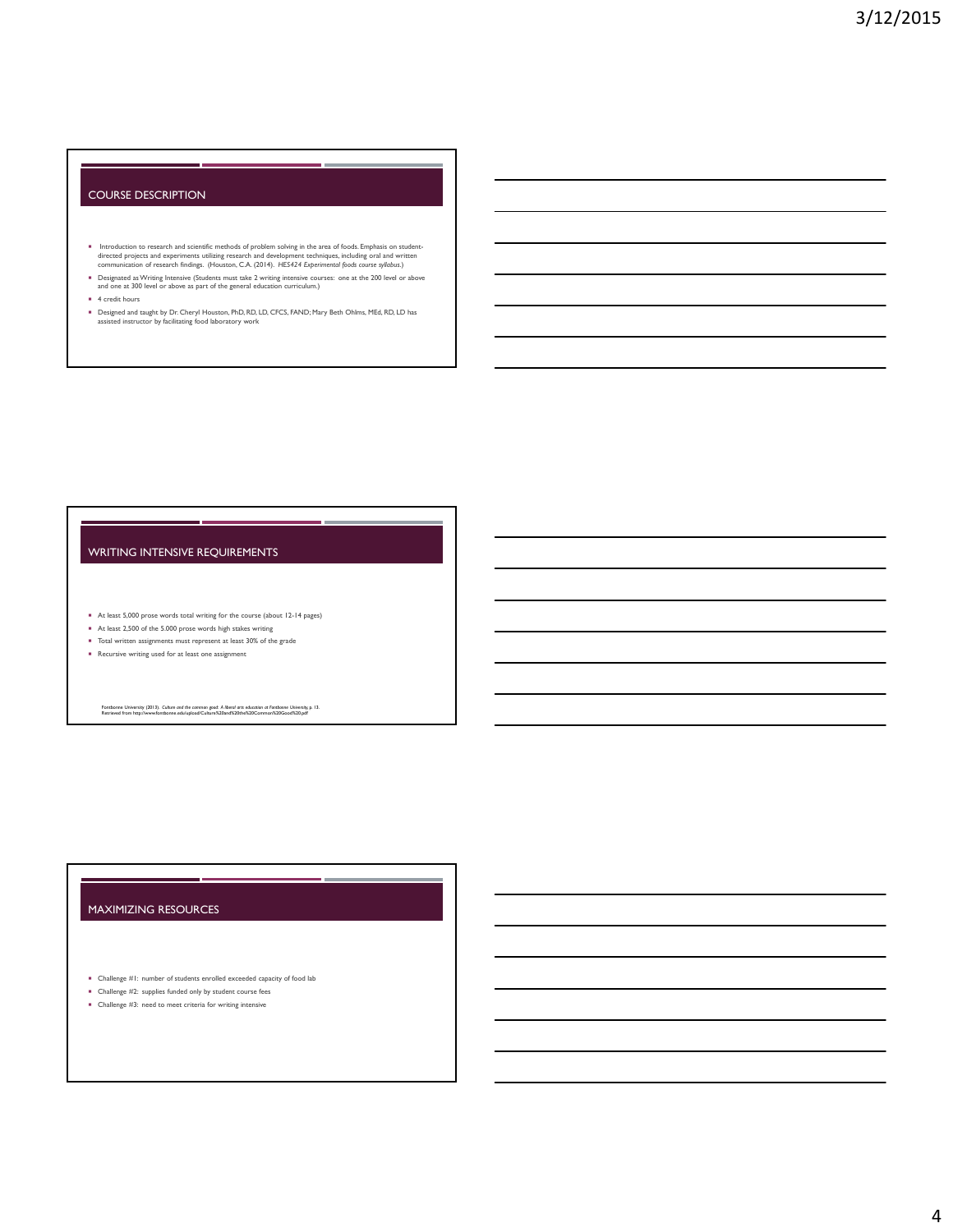# CHALLENGE #1-LAB CAPACITY EXCEEDED

#### Lab is designed for 12-15 students

- Typical enrollment is 24-30 students
- No funding for additional section
- No time in instructor's schedule for additional section

## SOLUTION #1

During lab time, half the students conduct their experiment in the food lab; the remaining half are in "writing lab" in an adjacent classroom completing assigned sections of their paper

Students in the writing lab must turn in completed work at the end of the session

# CHALLENGE #2-LIMITED BUDGET FOR SUPPLIES

No additional university or department funds available for lab food and supplies

With n=24 (average class size), course fees total \$1440 (\$60 per student)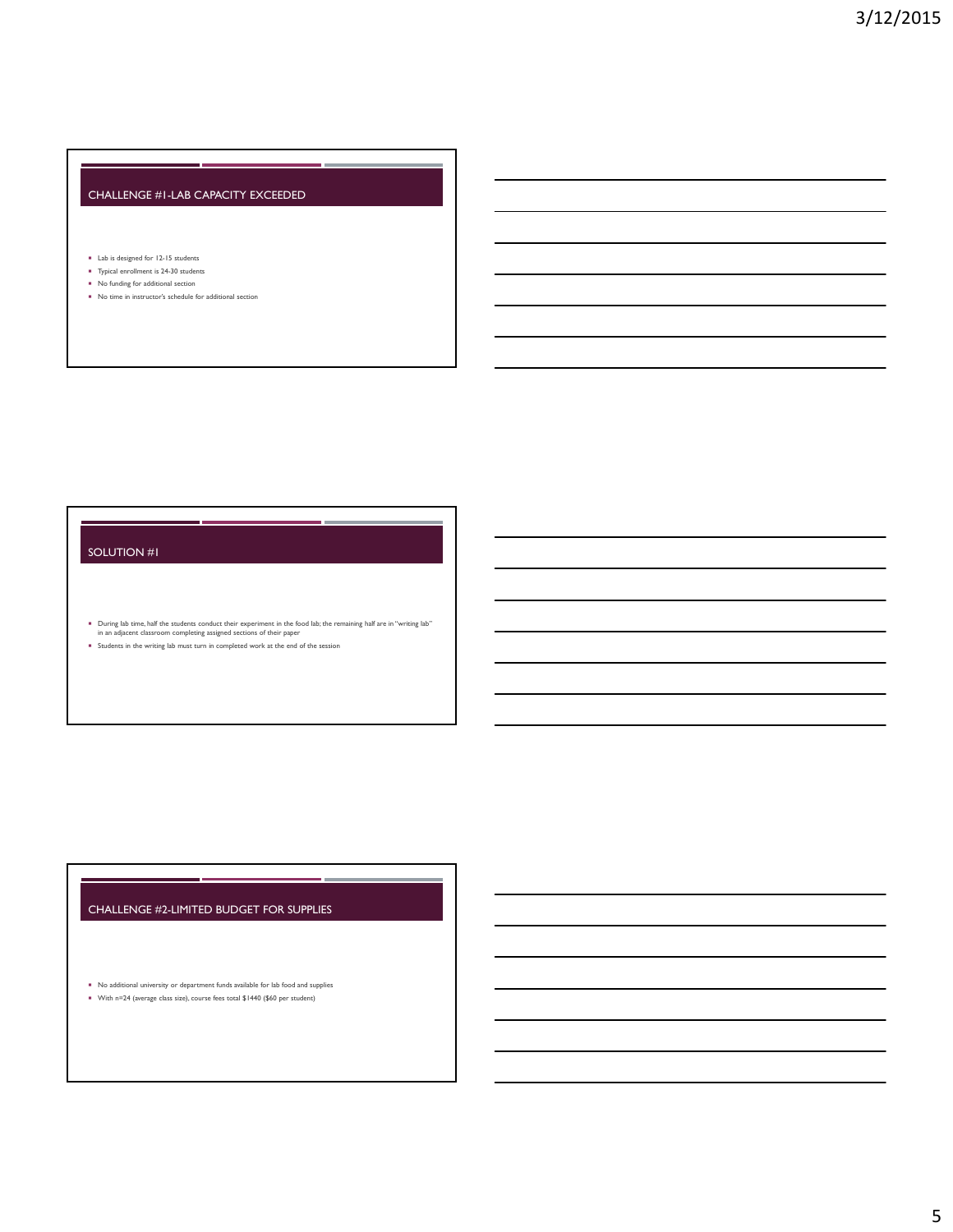### SOLUTION #2

- Undergraduate laboratory assistant purchases all necessary food and supplies using unit cost
- Students utilize formulations to minimize over purchasing of product; calculations are graded
- Partnering with local food ingredient companies to obtain product
- Andrea's Gluten Free Foods-developed gluten free bread formulation (Andrea Kosinski-owner)
- Brenntag Mid-South-PromOat™-Beta Glucan is a naturally-separated, soluble dietary fiber from oat grain (JennWhite F/Ph/PC Industry Specialist) Think.Eat.Live. Foods, LLC-SunFlour®-certified gluten & wheat free, and is free of peanuts, soy and dairy (Dan Tegel)

## CHALLENGE #3-MUST MEET WRITING INTENSIVE CRITERIA

Students complete a written research paper using food experimentation as the focus

- Students work in teams to design, implement and evaluate a food experiment; however each student completes his/her own written paper
- Final written report includes recipe analysis by a software program

## SOLUTION #3

- Introduction, methods, results and discussion are all submitted in draft format and graded by instructor **Instructor meets individually with each student to review submitted each submitted draft section**
-